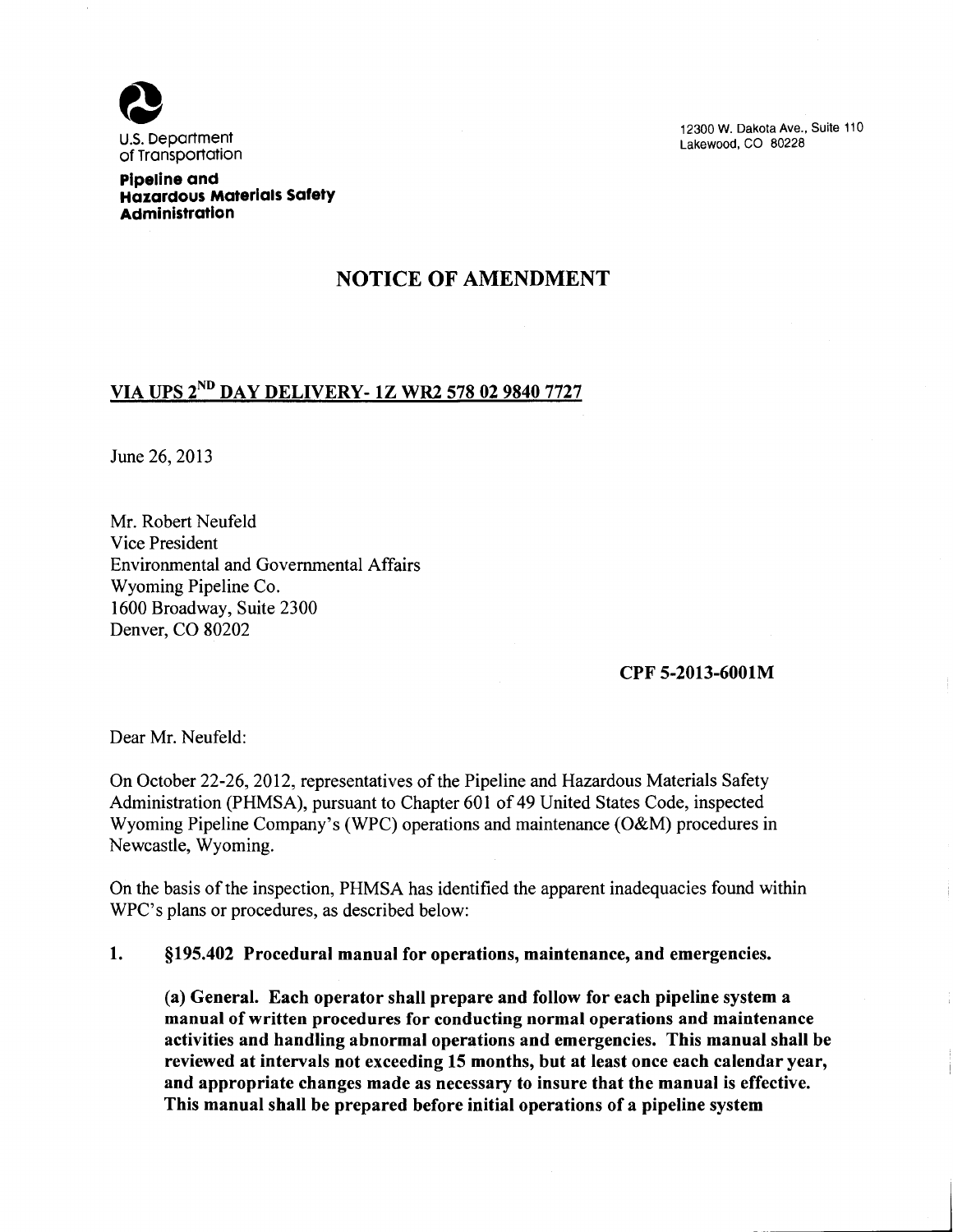### commence, and appropriate parts shall be kept at locations where operations and maintenance activities are conducted.

WPC's Operations and Maintenance (O&M) Procedure Manual did not include a provision in their manual to address the design and construction of a pipeline to allow passage of in-line inspection (ILI) devices as required by  $\S 195.120(a)$ . Each new pipeline and/or each line section of a pipeline where the line pipe or components have been replaced must be designed and constructed to accommodate passage of instrumented internal inspection devices. WPC's O&M procedure is inadequate because they did not clearly describe how their personnel will implement the requirements of section§ 195.120(a) for new construction.

2. §195.402 Procedural manual for operations, maintenance, and emergencies.

(a) General. Each operator shall prepare and follow for each pipeline system a manual of written procedures for conducting normal operations and maintenance activities and handling abnormal operations and emergencies. This manual shall be reviewed at intervals not exceeding 15 months, but at least once each calendar year, and appropriate changes made as necessary to insure that the manual is effective. This manual shall be prepared before initial operations of a pipeline system commence, and appropriate parts shall be kept at locations where operations and maintenance activities are conducted.

WPC did not establish adequate written procedures for analyzing pipeline accidents to determine the cause as required by §195.402(c)(5). WPC's O&M procedure is inadequate because they did not clearly describe what actions must be taken to meet the requirement of section §195.402(c)(5).

3. §195.402 Procedural manual for operations, maintenance, and emergencies.

(a) General. Each operator shall prepare and follow for each pipeline system a manual of written procedures for conducting normal operations and maintenance activities and handling abnormal operations and emergencies. This manual shall be reviewed at intervals not exceeding 15 months, but at least once each calendar year, and appropriate changes made as necessary to insure that the manual is effective. This manual shall be prepared before initial operations of a pipeline system commence, and appropriate parts shall be kept at locations where operations and maintenance activities are conducted.

WPC did not establish adequate written procedures for minimizing the potential for hazards and the possibility of recurrence of accidents as required by  $\S195.402(c)(6)$ . WPC's O&M procedure is inadequate because they did not clearly describe what actions must be taken to meet the requirement of section  $\S 195.402(c)(6)$ .

### 4. §195.402 Procedural manual for operations, maintenance, and emergencies.

(c) Maintenance and normal operations. The manual required by paragraph (a) of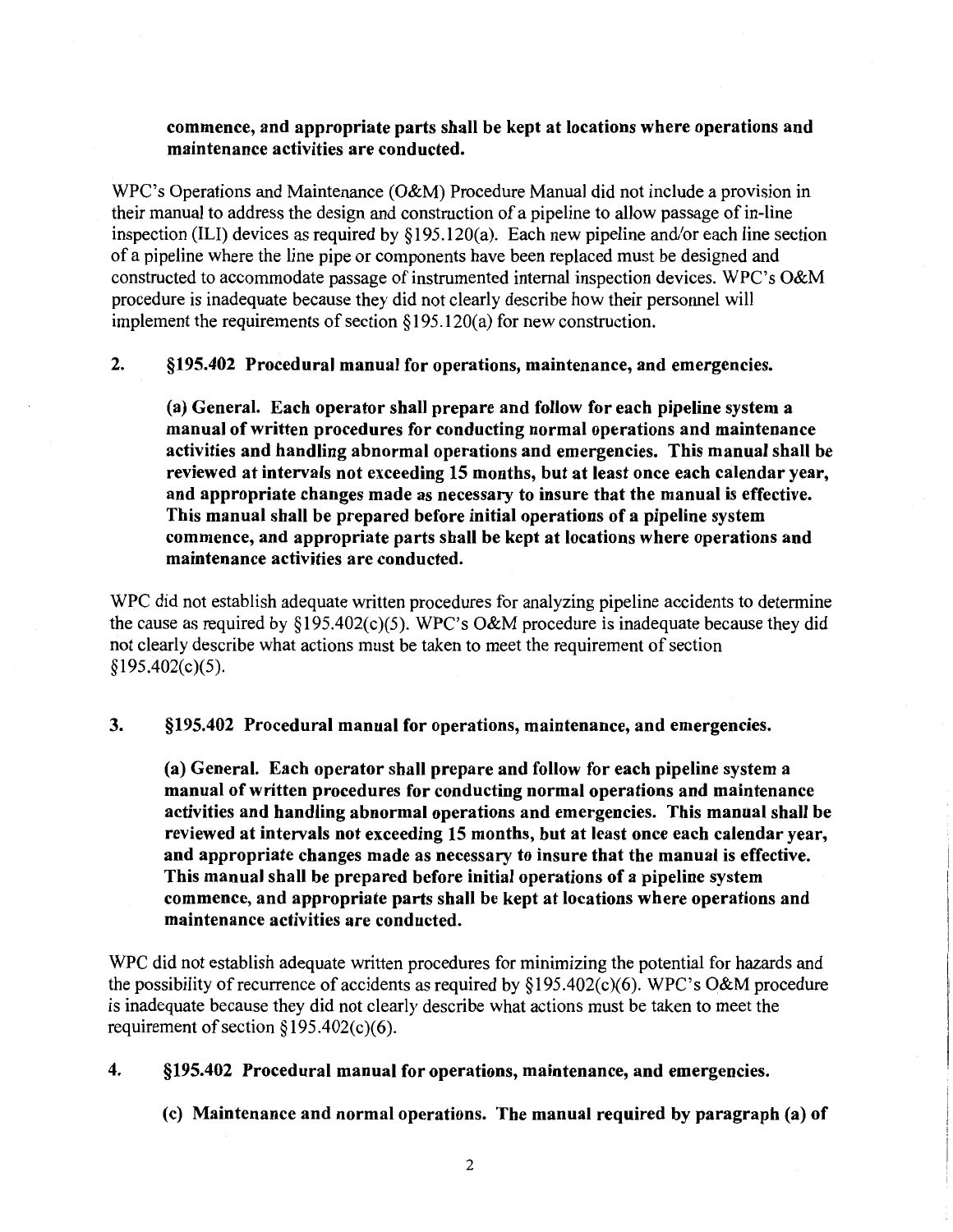this section must include procedures for the following to provide safety during maintenance and normal operations:

### (3) Operating, maintaining, and repairing the pipeline system in accordance with each of the requirements of this subpart and subpart H of this part.

WPC's O&M Procedure Manual did not include a section to address signage at pump stations and breakout tank areas. Signage at pumping stations and breakout tank areas are necessary to ensure the operator can be reached at all times, including emergencies, as required by §195.434. WPC's O&M procedure is inadequate because they did not clearly describe where signage must be maintained to meet the requirements of section § 195.434.

5. §195.402 Procedural manual for operations, maintenance, and emergencies.

(c) Maintenance and normal operations. The manual required by paragraph (a) of this section must include procedures for the following to provide safety during maintenance and normal operations:

### (3) Operating, maintaining, and repairing the pipeline system in accordance with each of the requirements of this subpart and subpart H of this part.

WPC did not establish adequate written procedures for testing, inspecting, and maintaining an overfill protection system at the required intervals per §195.428(c) and according to API Recommended Practice 2350. Overfill devices are required for aboveground breakout tanks that are constructed or significantly altered after October 2, 2000 as required by §195.428(c), unless an operator notes in the manual required by § 195.402 why compliance with that part is not necessary for safety of the tank. Therefore, WPC's O&M procedure is inadequate because they did not clearly describe what actions must be taken to meet the requirements of section §195.428(c).

6. §195.402 Procedural manual for operations, maintenance, and emergencies.

(c) Maintenance and normal operations. The manual required by paragraph (a) of this section must include procedures for the following to provide safety during maintenance and normal operations:

### (3) Operating, maintaining, and repairing the pipeline system in accordance with each of the requirements of this subpart and subpart H of this part.

WPC did not establish adequate written procedures for inspecting the physical integrity of inservice atmospheric aboveground breakout tanks according to API Standard 653 as required by §195.432(b), e.g. routine in-service inspections (monthly), external inspection. WPC's O&M procedure is inadequate because they did not clearly describe how their personnel will implement the requirements of section  $§195.432(b)$ .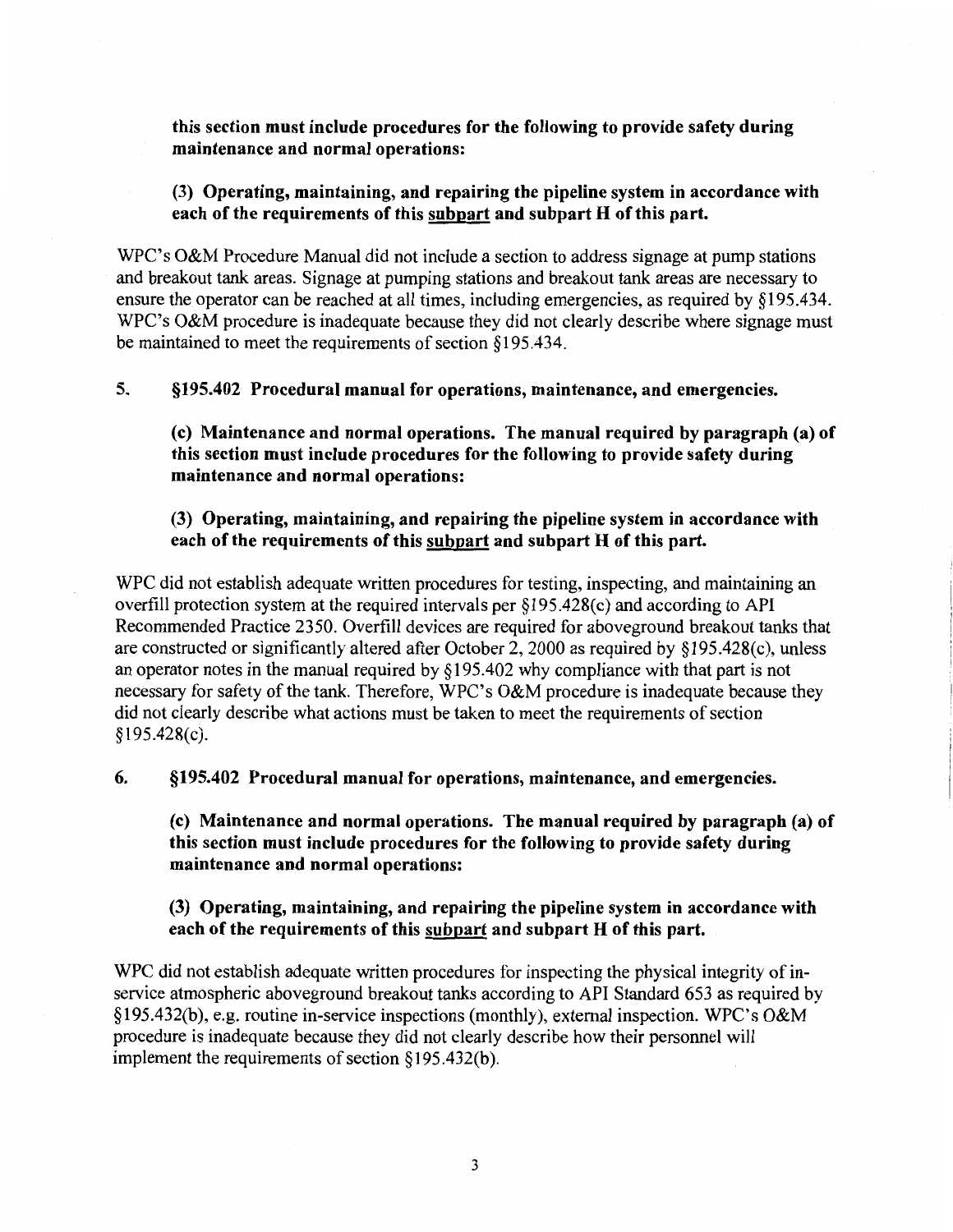7. §195.402 Procedural manual for operations, maintenance, and emergencies.

(c) Maintenance and normal operations. The manual required by paragraph (a) of this section must include procedures for the following to provide safety during maintenance and normal operations:

(3) Operating, maintaining, and repairing the pipeline system in accordance with each of the requirements of this subpart and subpart H of this part.

WPC did not establish adequate written procedures for maintaining the daily operating records as required by §195.404(b). The daily operating records that indicate the discharge pressure at each pump station, and any emergency or abnormal operation shall be maintained for at least 3 years. Therefore, WPC's O&M procedure is inadequate because they did not clearly define what is an interval for maintaining the daily operating records as required by  $§195.404(b)$ .

8. §195.402 Procedural manual for operations, maintenance, and emergencies.

(c) Maintenance and normal operations. The manual required by paragraph (a) of this section must include procedures for the following to provide safety during maintenance and normal operations:

### (3) Operating, maintaining, and repairing the pipeline system in accordance with each of the requirements of this subpart and subpart H of this part.

WPC did not establish adequate written procedures for maintaining current records or maps to show the location of cathodically protected pipelines, cathodic protection facilities, and neighboring structures bonded to cathodic protection systems as required by subpart H, §195.589(a). WPC's O&M procedure is inadequate because they did not clearly describe what actions must be taken to meet the requirements of section§ 195.589(a).

#### 9. §195.402 Procedural manual for operations, maintenance, and emergencies.

(c) Maintenance and normal operations. The manual required by paragraph (a) of this section must include procedures for the following to provide safety during maintenance and normal operations:

### (3) Operating, maintaining, and repairing the pipeline system in accordance with each of the requirements of this subpart and subpart H of this part.

WPC did not establish adequate written procedures to address when and how cathodic protection system used to control corrosion on the bottom of an aboveground breakout tank must be inspected per subpart H, § 195.573(d). Each cathodic protection system used to control corrosion on the bottom of an aboveground breakout tank must be inspected in accordance with API Recommended Practice 651 as required by§ 195.573(d), unless operator notes in the corrosion control procedures established under  $\S195.402(c)(3)$  why compliance with all or certain operation and maintenance provisions of API RP 651 is not necessary for the safety of the tank.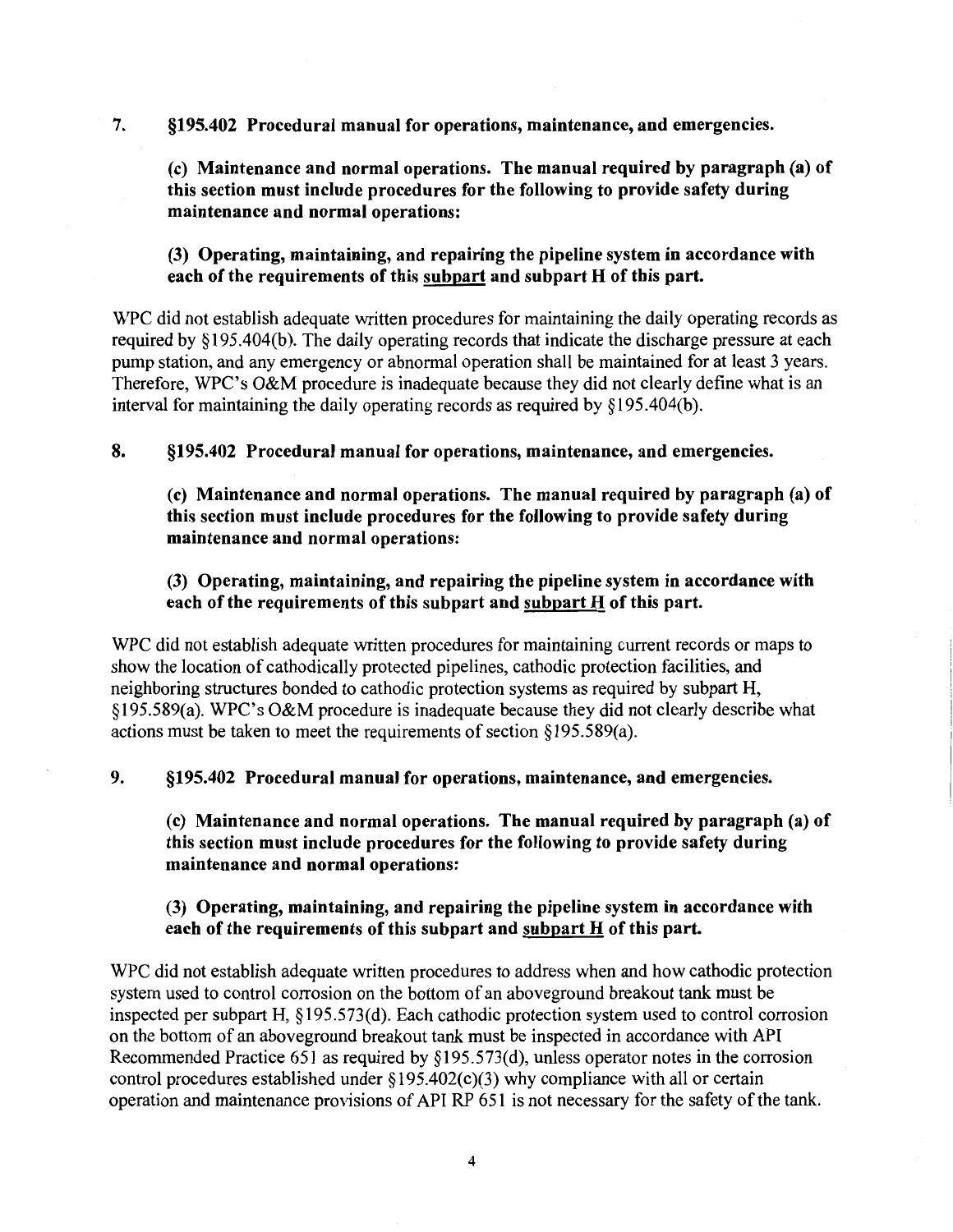Meanwhile, WPC's O&M procedure is inadequate because they did not clearly describe how their personnel will implement the requirements of section  $\S 195.573(d)$ .

### 10. §195.402 Procedural manual for operations, maintenance, and emergencies.

(c) Maintenance and normal operations. The manual required by paragraph (a) of this section must include procedures for the following to provide safety during maintenance and normal operations:

### (3) Operating, maintaining, and repairing the pipeline system in accordance with each of the requirements of this subpart and subpart  $H$  of this part.

WPC did not establish adequate written procedures to describe the circumstances in which a CIS or comparable technology is practicable and necessary, as required by subpart H, §195.573(a)(2), and in accordance with paragraph 10.1.1.3 of NACE SP 0169. Each operator must identify not more than 2 years after cathodic protection is installed, the circumstances in which a closeinterval survey or comparable technology is practicable and necessary as required by §195.573(a)(2). WPC's O&M procedure is inadequate because they did not clearly describe how their personnel will implement the requirements of section  $\S 195.573(a)(2)$ .

### 11. §195.402 Procedural manual for operations, maintenance, and emergencies.

(c) Maintenance and normal operations. The manual required by paragraph (a) of this section must include procedures for the following to provide safety during maintenance and normal operations:

### (3) Operating, maintaining, and repairing the pipeline system in accordance with each of the requirements of this subpart and  $\frac{\text{subpart}}{\text{H}}$  of this part.

WPC did not establish adequate written procedures for defining the interference bonds (critical and non-critical) and how to electrically check for proper performance of each bond as required by subpart H,  $\S 195.573(c)$ . The O&M manual needs to address the difference between critical and non-critical bonds and how to inspect the two (2) types. Interference Bond whose failure would jeopardize structural protection must be inspected as required by §195.573(c). WPC's O&M procedure is inadequate because they did not clearly describe how their personnel will implement the requirements of section§ 195.573(c).

### 12. §195.402 Procedural manual for operations, maintenance, and emergencies.

(c) Maintenance and normal operations. The manual required by paragraph (a) of this section must include procedures for the following to provide safety during maintenance and normal operations:

(3) Operating, maintaining, and repairing the pipeline system in accordance with each of the requirements of this subpart and  $\frac{\text{subpart}}{\text{H}}$  of this part.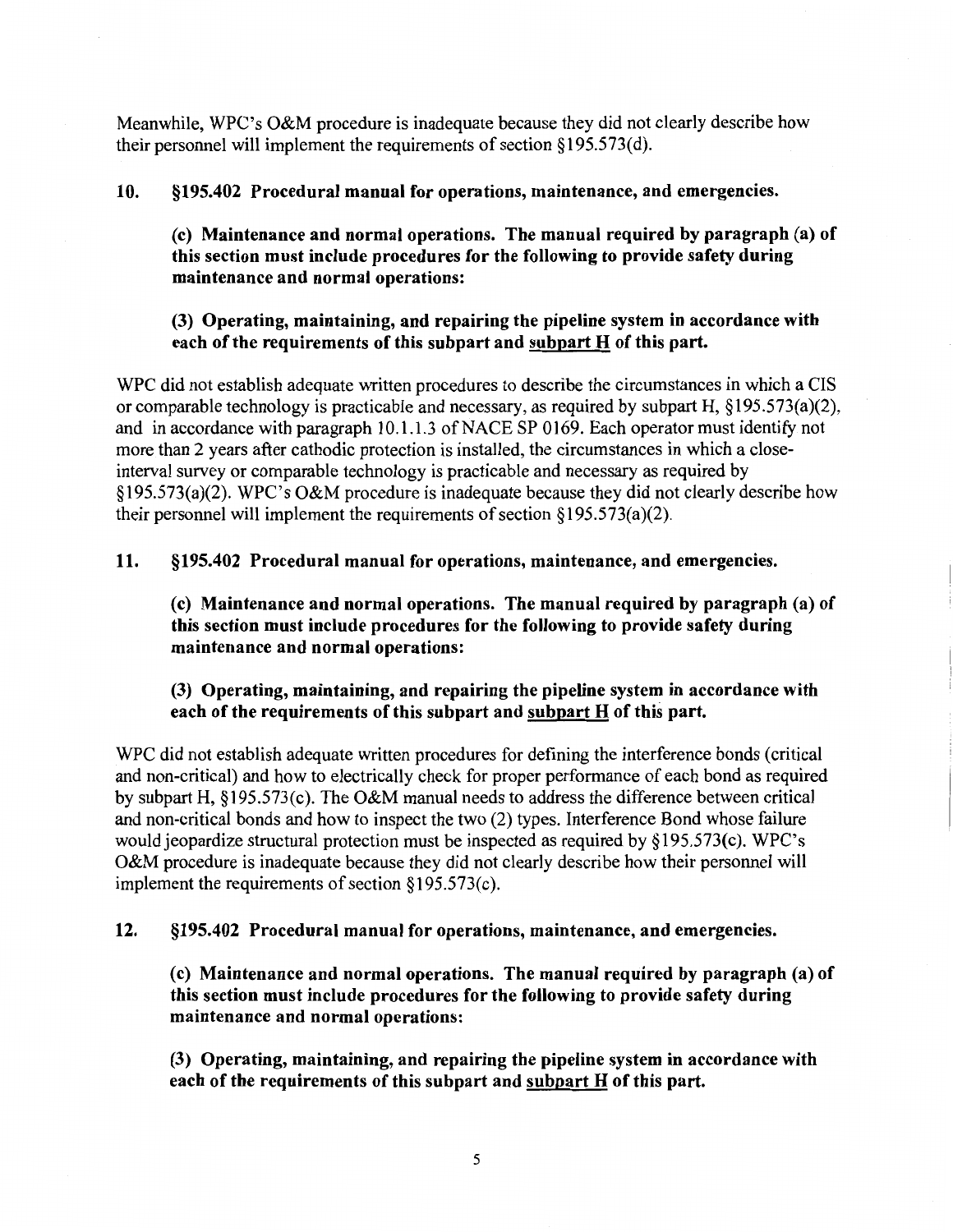WPC did not establish adequate written procedures for electrically isolating each buried or submerged pipeline from other metallic structures unless they electrically interconnect and cathodically protect the pipeline and other structures as a single unit per subpart H, §195.575(a). The O&M manual needs to describe the criteria for isolation as required by §195.575(a), e.g. casings, custody transfer points/flanges. WPC's O&M procedure is inadequate because they did not clearly describe how their personnel will implement the requirements of section § 195.575(a).

#### 13. §195.402 Procedural manual for operations, maintenance, and emergencies.

(a) General. Each operator shall prepare and follow for each pipeline system a manual of written procedures for conducting normal operations and maintenance activities and handling abnormal operations and emergencies. This manual shall be reviewed at intervals not exceeding 15 months, but at least once each calendar year, and appropriate changes made as necessary to insure that the manual is effective. This manual shall be prepared before initial operations of a pipeline system commence, and appropriate parts shall be kept at locations where operations and maintenance activities are conducted.

WPC did not establish adequate written procedures to address training program to instruct emergency response personnel to the following types of emergencies: carry out the emergency procedures that relate to their assignments, know the characteristics and hazards of the hazardous liquids transported, recognize conditions that are likely to cause emergencies, predict the consequences of facility malfunctions or failures and hazardous liquids spills, and take appropriate corrective action, take steps necessary to control any accidental release of hazardous liquid and to minimize the potential for fire, explosion, toxicity, or environmental damage, and learn the potential causes, types, sizes, and consequences of fire and the appropriate use of portable fire extinguishers and other on-site fire control equipment, involving, where feasible, a simulated pipeline emergency condition. WPC's emergency procedures must clearly describe what actions must be taken to meet the minimum emergency scenario requirements of section § 195.403(a).

14. §195.402 Procedural manual for operations, maintenance, and emergencies.

(a) General. Each operator shall prepare and follow for each pipeline system a manual of written procedures for conducting normal operations and maintenance activities and handling abnormal operations and emergencies. This manual shall be reviewed at intervals not exceeding 15 months, but at least once each calendar year, and appropriate changes made as necessary to insure that the manual is effective. This manual shall be prepared before initial operations of a pipeline system commence, and appropriate parts shall be kept at locations where operations and maintenance activities are conducted.

WPC did not establish adequate written emergency procedures for reviewing with personnel their performance in meeting the objectives of the emergency response training program. It also did not include a requirement for making appropriate changes to the emergency response training program as necessary to ensure that it is effective. Each operator shall, at intervals not exceeding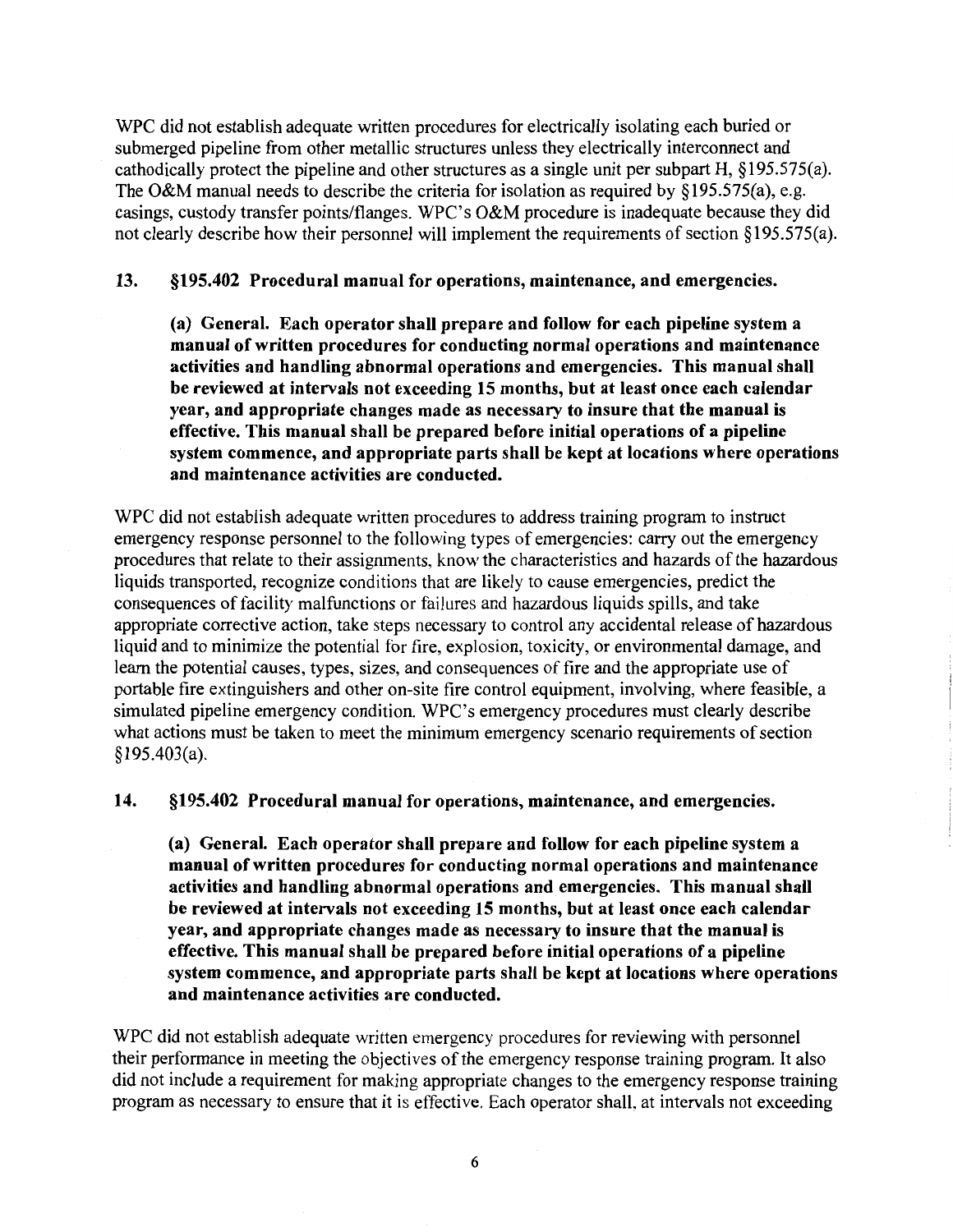15 months, but at least once each calendar year, review with personnel their performance and make appropriate changes to the emergency response training program as required by §195.403(b). WPC's emergency procedure is inadequate because they did not clearly describe what actions must be taken to meet the requirements of section  $§195.403(b)$ .

# 15. §195.402 Procedural manual for operations, maintenance, and emergencies.

(a) General. Each operator shall prepare and follow for each pipeline system a manual of written procedures for conducting normal operations and maintenance activities and handling abnormal operations and emergencies. This manual shall be reviewed at intervals not exceeding 15 months, but at least once each calendar year, and appropriate changes made as necessary to insure that the manual is effective. This manual shall be prepared before initial operations of a pipeline system commence, and appropriate parts shall be kept at locations where operations and maintenance activities are conducted.

WPC did not establish adequate written emergency procedures to verify that the supervisors be maintained a thorough knowledge of that portion of the emergency response procedures for which they are responsible. Each operator shall require and verify that supervisors maintain a thorough knowledge of the emergency response procedures for which they are responsible as required by §195.403(c). WPC's emergency procedure is inadequate because they did not clearly describe what actions must be taken to meet the requirements of section§ 195.403(c).

#### Response to this Notice

This Notice is provided pursuant to 49 U.S.C. § 60108(a) and 49 C.F.R. § 190.237. Enclosed as part of this Notice is a document entitled *Response Options for Pipeline Operators in Compliance Proceedings.* Please refer to this document and note the response options. Be advised that all material you submit in response to this enforcement action is subject to being made publicly available. If you believe that any portion of your responsive material qualifies for confidential treatment under 5 U.S.C. 552(b), along with the complete original document you must provide a second copy of the document with the portions you believe qualify for confidential treatment redacted and an explanation of why you believe the redacted information qualifies for confidential treatment under 5 U.S.C. 552(b). If you do not respond within 30 days of receipt of this Notice, this constitutes a waiver of your right to contest the allegations in this Notice and authorizes the Associate Administrator for Pipeline Safety to find facts as alleged in this Notice without further notice to you and to issue a Final Order.

If, after opportunity for a hearing, your plans or procedures are found inadequate as alleged in this Notice, you may be ordered to amend your plans or procedures to correct the inadequacies (49 C.F.R. § 190.237). If you are not contesting this Notice, we propose that you submit your amended procedures to my office within thirty days of receipt of this Notice. This period may be extended by written request for good cause. Once the inadequacies identified herein have been addressed in your amended procedures, this enforcement action will be closed.